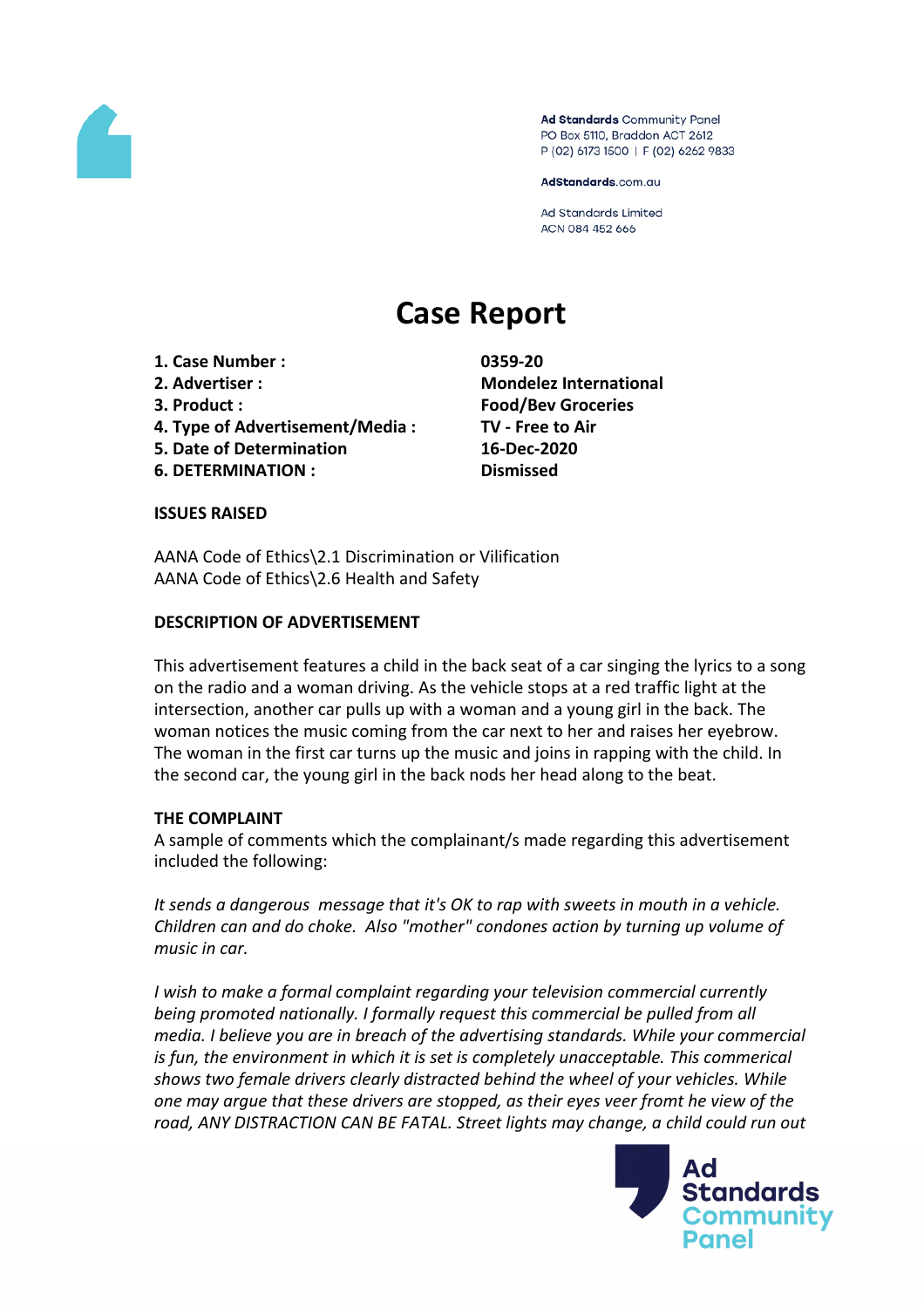

*into the road, or they are holding up traffic while not watching the surrounding traffic and conditions. This week is National Road Safety Week. More than 1200 precious lives are lost annually on our roads.*

*Why do I care??? My darling daughter died as a result of driers inattention. Since that awful day, my husband and I have partnered with the NSW State Goverment as Towards Zero Ambassadors. We share our journey because desperately do not want nother family to walk this gut wrenching path.*

*Please remove this commercial immediately. Also, your advertising agency should be aware of advertising standards. Make your commercials fun, but please do not be so careless as to promote your product in such a setting. At the moment, youre product is endorsing poor driver behaviour.*

# *The add is both racist and sexist.*

*Firstly the woman playing loud rap music from her car, was of a dark more tanned appearance, with dark curly hair.The women in the opposite car who is clearly ' judging' the first women has much lighter coloured skin, blonde hair and pearl earrings. It is uncomfortable to watch. It is clear the advertisement has caste traditional looking stereotypes for each role - the upper class snob vs the relaxed rapping 'loose' mother.Furthermore the advertisement is sexist. Is this all women can do- sit in there cars side eyeing and judging each other? The whole tone, from casting to dress is set to create these ridiculous stereotypes.*

*Upon observing the elderly woman in the adjacent vehicle, the woman in the vehicle containing the child (presumably the mother) smirks at the elderly woman a raises the volume of the rap music to an elevated level clearly in an attempt to intimidate the elderly woman. During the process the 'mother' looks at the child as if to indicate ' it's OK and funny to treat others in this manner '.*

*The manner in which this advertisement is delivered displays bullying, intimidation and a total disrespect for the elderly woman in the opposing vehicle . The scenario takes place at a set of traffic lights and the bullying behaviour of the 'adult' in the presence of the child sets an extremely poor example for society in general. Apart from the moral decay portrayed, the concern I have is children will perceive this behaviour as OK and proceed with treatment of others in a similar manner. The fact the adult initiates this disgraceful behaviour is disturbing to say the least!*

# **THE ADVERTISER'S RESPONSE**

Comments which the advertiser made in response to the complainant/s regarding this advertisement include the following:

# *COMPLAINT 1:*

*REASON FOR CONCERN: It sends a dangerous message that it's OK to rap with sweets in mouth in a vehicle. Children can and do choke. Also "mother" condones action by turning up volume of music in car.*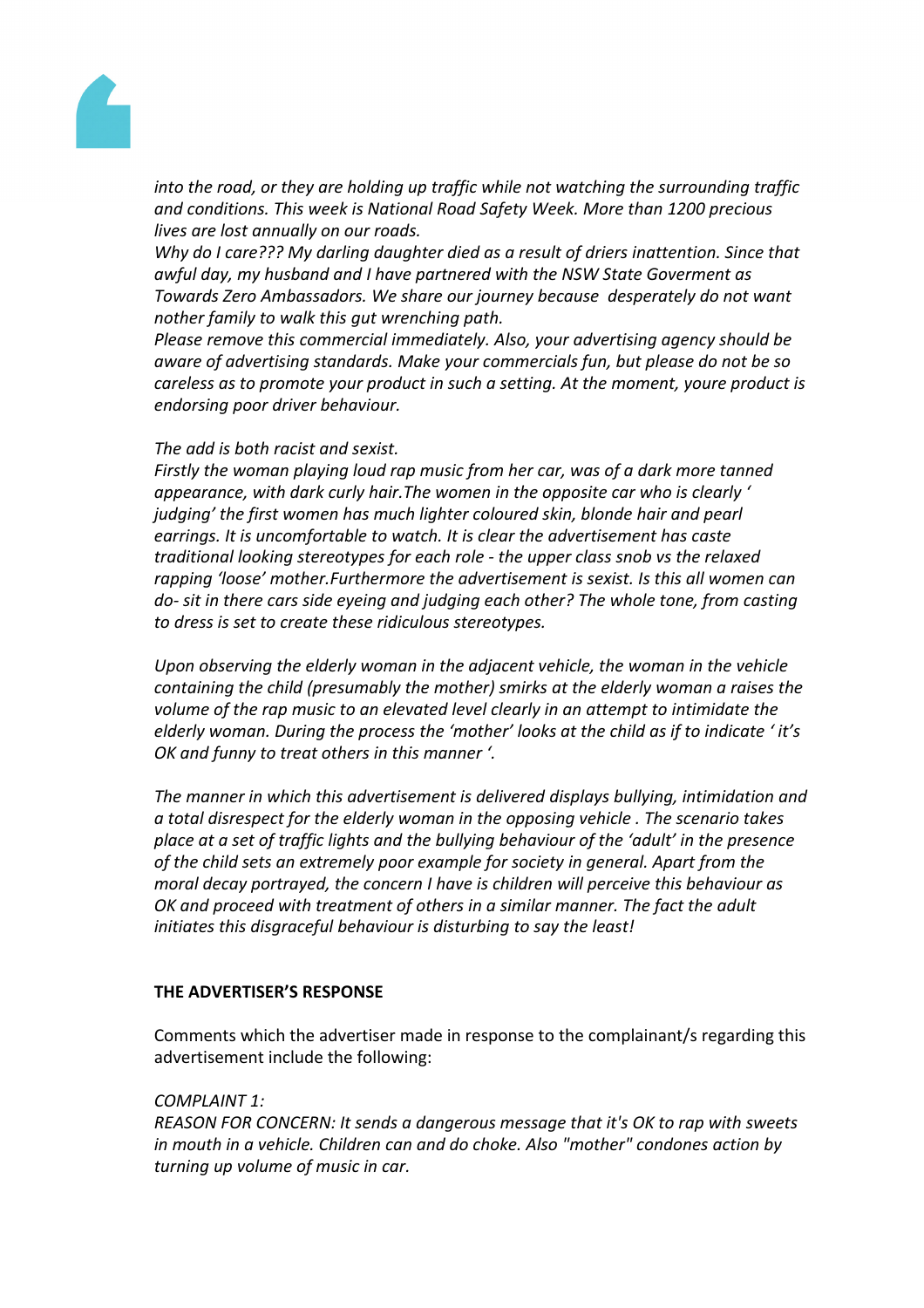

#### *RESPONSE FROM MONDELEZ INTERNATIONAL:*

*In preparing our response below we have been conscious of Section 2 of the AANA Advertiser Code of Ethics, but not limited to the following sections:*

- *• 2.1 - Discrimination or vilification*
- *• 2.2 - Exploitative or degrading*
- *• 2.3 – Violence*
- *• 2.4 - Sex, sexuality and nudity*
- *• 2.5 – Language*
- *• 2.6 - Health and Safety*
- *• 2.7 - Distinguishable as advertising*

*At Mondelez International, we are committed to providing consumers that choose our products with safe, high quality foods. We work hard to ensure we meet this commitment to the millions of Australians that enjoy our products every day.*

*We have a global policy that governs the food safety of all products we sell. This policy – which includes a comprehensive key assessment process called a Design Safety Analysis – is designed for products distributed in the market to be deemed safe under reasonable, foreseeable use conditions. We design and manufacture products that must not create an unreasonable risk of serious injury or death (create a "substantial product hazard") or violate a mandatory safety standard. The product referenced in this ad has completed the required Design Safety Analysis process to ensure compliance. This includes a choking hazard assessment that looks at a range of factors, including the size and texture of the product.*

*Despite selling millions of bags of the product featured in the advertisement since the beginning of 2019, our consumer care team has not received a single complaint related to the product presenting any kind of choking hazard.*

# *COMPLAINT 2:*

*REASON FOR CONCERN: I wish to make a formal complaint regarding your television commercial currently being promoted nationally. I formally request this commercial be pulled from all media. I believe you are in breach of the advertising standards. While your commercial is fun, the environment in which it is set is completely unacceptable. This commercial shows two female drivers clearly distracted behind the wheel of your vehicles. While one may argue that these drivers are stopped, as their eyes veer from he view of the road, ANY DISTRACTION CAN BE FATAL. Street lights may change, a child could run out into the road, or they are holding up traffic while not watching the surrounding traffic and conditions. This week is National Road Safety Week. More than 1200 precious lives are lost annually on our roads.*

*Why do I care??? My darling daughter died as a result of driers inattention. Since that awful day, my husband and I have partnered with the NSW State Government as Towards Zero Ambassadors. We share our journey because desperately do not want another family to walk this gut wrenching path.*

*Please remove this commercial immediately. Also, your advertising agency should be aware of advertising standards. Make your commercials fun, but please do not be so*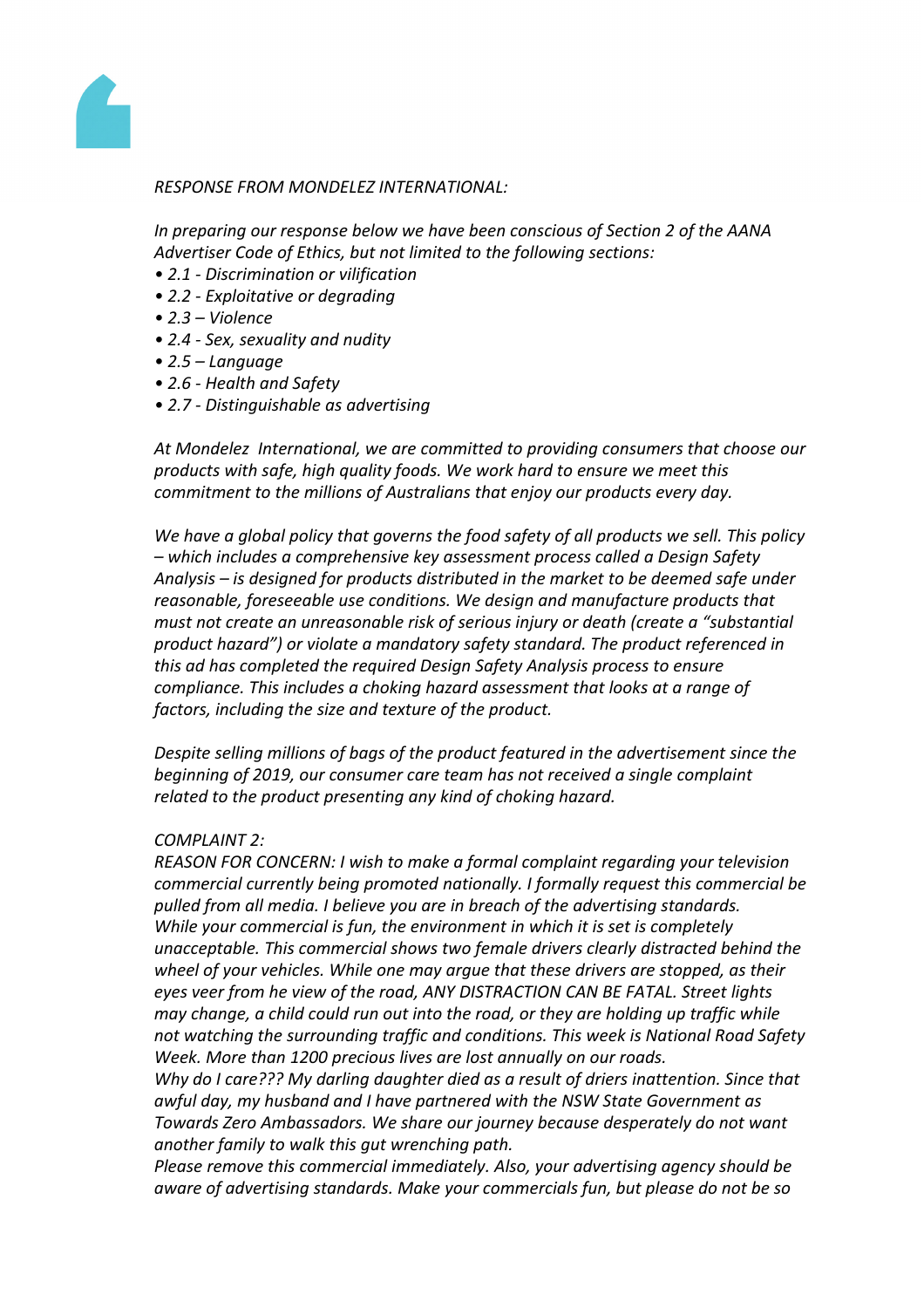

*careless as to promote your product in such a setting. At the moment, your product is endorsing poor driver behaviour.*

*RESPONSE FROM MONDELEZ INTERNATIONAL:*

*First and foremost, we would like to acknowledge the tragic loss of the complainant's daughter as the result of a driver's inattention, and the important role now played by her parents as Towards Zero Ambassadors.*

*Mondelez International is cognisant of ensuring the advertising we develop promotes safe practices. We partner with creative agencies that are focused on ensuring this commitment is followed in developing and producing our creative materials.*

*We - along with the agency that developed this advertisement, Ogilvy Melbourne followed a comprehensive range of processes and protocols to ensure the advertisement complies with safe driving practices.*

*The advertisement has been reviewed and approved in Australia through the CAD process to ensure it complies with advertising codes and standards. This approval has been attached to our response submission.*

*In addition, Ogilvy Melbourne ensured the advertisement complied with the standards for the Federal Chamber of Automotive Industries Advertising Code which is generally only used for motor vehicle advertising.*

*As well as ensuring compliance with these Codes, we took additional actions in producing the advertisement to ensure the promotion of safe driving practices. For example:*

- *• Both cars come to a complete stop at the intersection, with a visible red light, reinforcing the importance of complying with road signals.*
- *• Both drivers have both hands on the steering wheel, except for a brief moment when one motorist reaches across to increase the volume of the radio. The driver then returns to having both hands on the steering wheel. This was checked with Queensland Police representatives who were present on-site for the filming to ensure road safety compliance.*
- *• Both vehicles remain stationary until it is clearly safe to move away.*
- *• Children are seen in safety restraints appropriate for their age.*
- *• All drivers and passengers are wearing seatbelts.*
- *• Both drivers look ahead throughout the advertisement, limiting their head and eye movement away from the road for as short a time as possible. One mother uses her rear-vision mirror to look at the child rather than turning her head. The other mother looks sideways to understand her surroundings (ie. the source of the loud music). They then return their attention to the road ahead.*
- *• A full third-party safety and risk assessment was completed prior to filming to ensure the drivers featured in the advertisement were conducting themselves in a way that did not compromise their ability to safely control their vehicle.*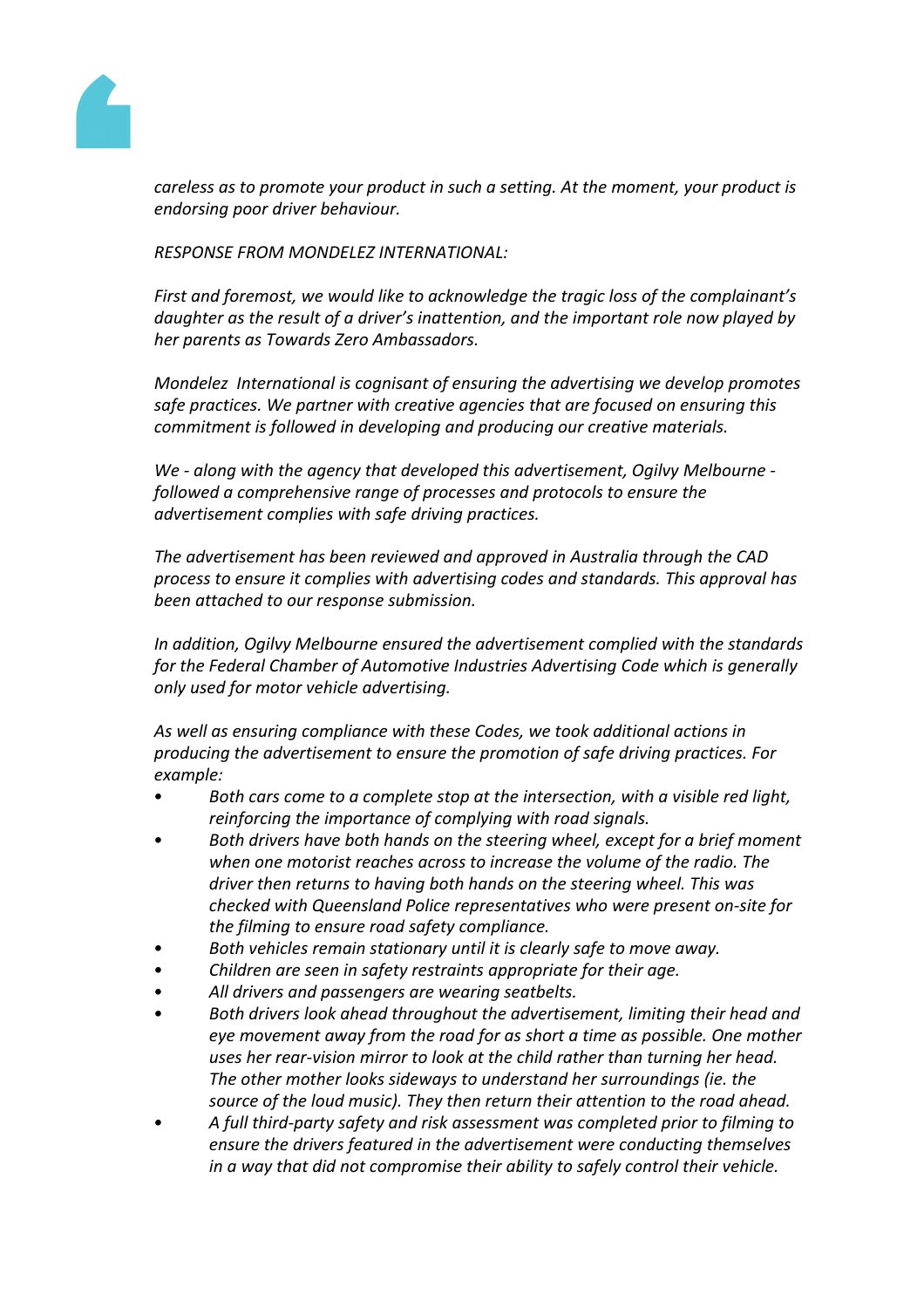

- *• Additionally, a third-party safety supervisor was on-set throughout filming to ensure the behaviours and actions of the cast members did not compromise their ability to competently drive their vehicles, remain attentive to their surroundings, and ready the vehicle to move away from the intersection.*
- *• The safety credentials of the two vehicles featured in the advertisement were considered in selecting the preferred makes and models. They are recognisably made by leaders in automotive safety.*

*In summary, we have invested significant time and resources to ensure the advertisement promotes safe driving practices. We're committed to ensuring we promote safe practices in any communications we deliver to the public, and are confident this advertisement meets – and exceeds - this commitment.* 

#### *COMPLAINT 3:*

*REASON FOR CONCERN: The add is both racist and sexist. Firstly the woman playing loud rap music from her car, was of a dark more tanned appearance, with dark curly hair. The women in the opposite car who is clearly 'judging' the first women has much lighter coloured skin, blonde hair and pearl earrings. It is uncomfortable to watch. It is clear the advertisement has caste traditional looking stereotypes for each role - the upper class snob vs the relaxed rapping 'loose' mother.*

*Furthermore the advertisement is sexist. Is this all women can do- sit in there cars side eyeing and judging each other? The whole tone, from casting to dress is set to create these ridiculous stereotypes.*

*RESPONSE FROM MONDELEZ INTERNATIONAL:*

*Mondelez International is committed to diversity and inclusion. This relates to all aspects of how we do business, including through the extensive advertising and promotional platforms we use every day.*

*Our business is taking real action to elevate our diversity and inclusion initiatives and make meaningful impacts in the area of racial equity. We have 13 public commitments on racial equity for which we can be held to account. These include a promise to spend \$1.4 billion with minority and women owned businesses by 2024, the appointment of a Global Diversity and Inclusion Officer accountable to the CEO and Board, and "mobilise brands and marketing partners to drive change, equity and inclusion."*

*An example of our commitment to taking real action in this space was our highly successful 'Symbol For All' campaign. The Symbol For All was launched by Mondelez International under our Cadbury ANZ brand to push back against xenophobia and racism. This campaign saw our business partner with a group of artists and designers from a range of backgrounds to develop a symbol to use in challenging hate speech.*

*The campaign promoting equality and diversity reached over 32 million people in 15 countries, and resulted in a reduction of 30% in negative sentiment related to Halal*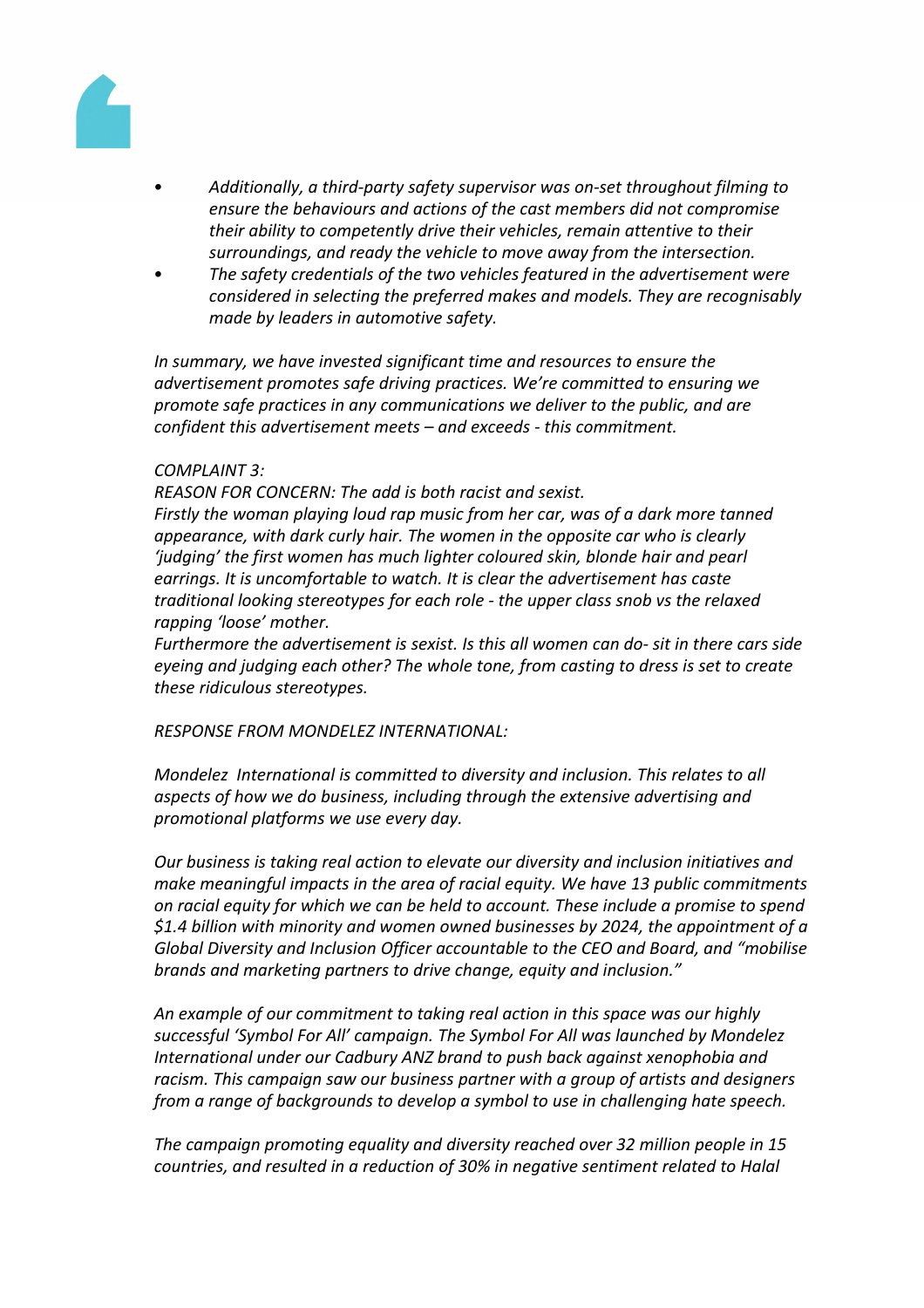

*posted to our social media channels. You can learn more about this campaign here: https://www.ogilvy.com.au/Our-Work/Cadbury-symbol* 

*With this business commitment to diversity and equity in mind, the selection of actors featured in all of our advertisements - including this The Natural Confectionery Company advertisement - reflects the diversity of the consumers that enjoy our products. The mother and child singing along to the rap song are portrayed in a positive way, and there was no casting decision made to seek specific ethnicities. The fact that one actor has darker skin tones than the other is purely coincidental, and this is the only complaint or feedback we have received on this topic in relation to this creative.*

*The experience of the mother and daughter is a positive and joyful one that they share with the audience, and the overall creative is designed to be something viewers can relate to. This is underscored by the fact that the children in both cars are clearly enjoying the music despite the fact they may come from different families and backgrounds.*

*In relation to the behaviour and expressions of the two mothers, there's a response from both of them to the perceived negative parental behaviour of the other; the response is not limited to one over the other.*

*Our messaging for this advertisement is built around the platform of, 'Go with the Real', which is designed specifically to make people feel included and comfortable with their individual parenting choices, without the feeling of parental guilt.*

*In relation to the appearance of the two mothers, they are wearing different clothes that you could realistically expect different mothers to be wearing at school pick-up, on the way to sport training or any other reason for commuting in a suburban street. They are both driving cars of similar value and standing. They both adhere to safe driving practices.*

*In summary, the advertisement features actors that reflect the diversity of our consumers, and the commitments we make as a business to use our platforms to promote diversity and inclusion.*

#### *Additional response*

*Mondelez International is committed to diversity and inclusion. This relates to all aspects of how we do business, including through the extensive advertising and promotional platforms we use every day.*

*The actors selected for this advertisement are both of a similar age – 38 and 44 respectively. They are portraying mothers of children of a similar age. We therefore do not consider the mother in the adjacent vehicle as being elderly, nor is she portraying an elderly character.* 

*In relation to the behaviour and expressions of the two mothers, there's a response from both of them to the perceived negative parental behaviour of the other; the*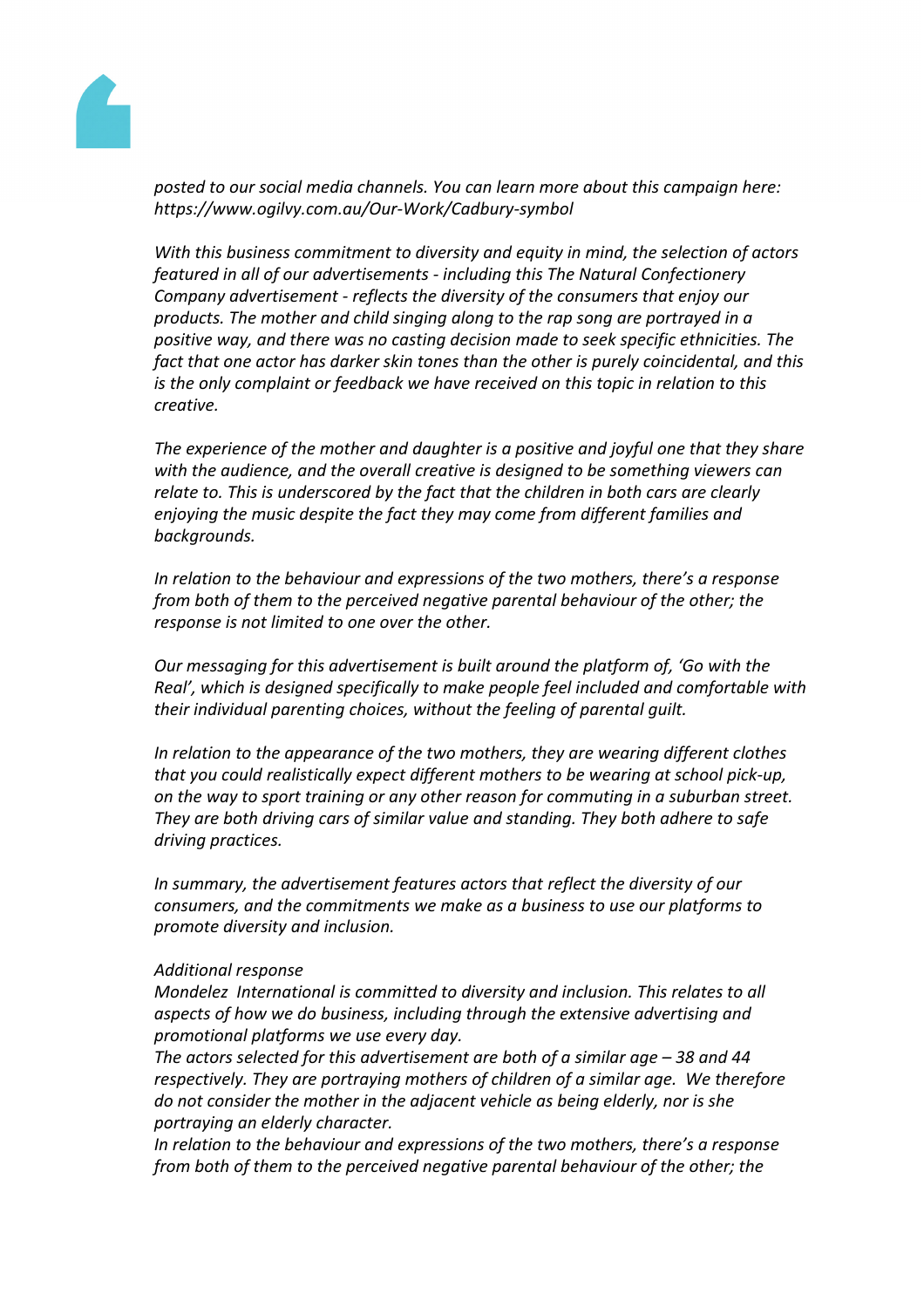

*response is not limited to one over the other. There is no conduct in the advertisement that we would consider as bullying, intimidation or disrespect.* 

*Both mothers are wearing different clothes that you could realistically expect different mothers to be wearing at school pick-up, on the way to sport training or any other reason for commuting in a suburban street.*

*Our messaging for this advertisement is built around the platform of, 'Go with the Real', which is designed specifically to make people feel included and comfortable with their individual parenting choices, without the feeling of parental guilt. It is a positive message*

# **THE DETERMINATION**

The Ad Standards Community Panel (the Panel) considered whether this advertisement breaches Section 2 of the AANA Code of Ethics (the Code).

The Panel noted the complainants' concerns that the advertisement:

- is sexist in its suggestion that all women do is judge each other
- is racist in its stereotyping of darker-skinned women being "loose" and white women being stuck-up
- depicts a young woman treating an older woman with disrespect
- condones the unsafe behaviour of eating and singing which could be a choking hazard
- endorses poor driving behaviour by showing driver distraction
- depicts bullying behaviour.

The Panel viewed the advertisement and noted the advertiser's response.

**Section 2.1: Advertising or Marketing Communication shall not portray people or depict material in a way which discriminates against or vilifies a person or section of the community on account of race, ethnicity, nationality, gender, age, sexual preference, religion, disability, mental illness or political belief.**

The Panel noted the AANA Practice Note which provides guidance on the meaning of:

- Discrimination unfair or less favourable treatment
- Vilification humiliates, intimidates, incites hatred, contempt or ridicule
- Gender male, female or trans-gender characteristics.
- Race viewed broadly this term includes colour, descent or ancestry, ethnicity, nationality, and includes, for example, ideas of ethnicity covering people of Jewish or Muslim origin
- Age based on a person's actual age (i.e. from the date they were born) and not a person's biological age (i.e. how old they may appear)

**Does the advertisement portray material in a way which discriminates against or vilifies a person on account of gender?**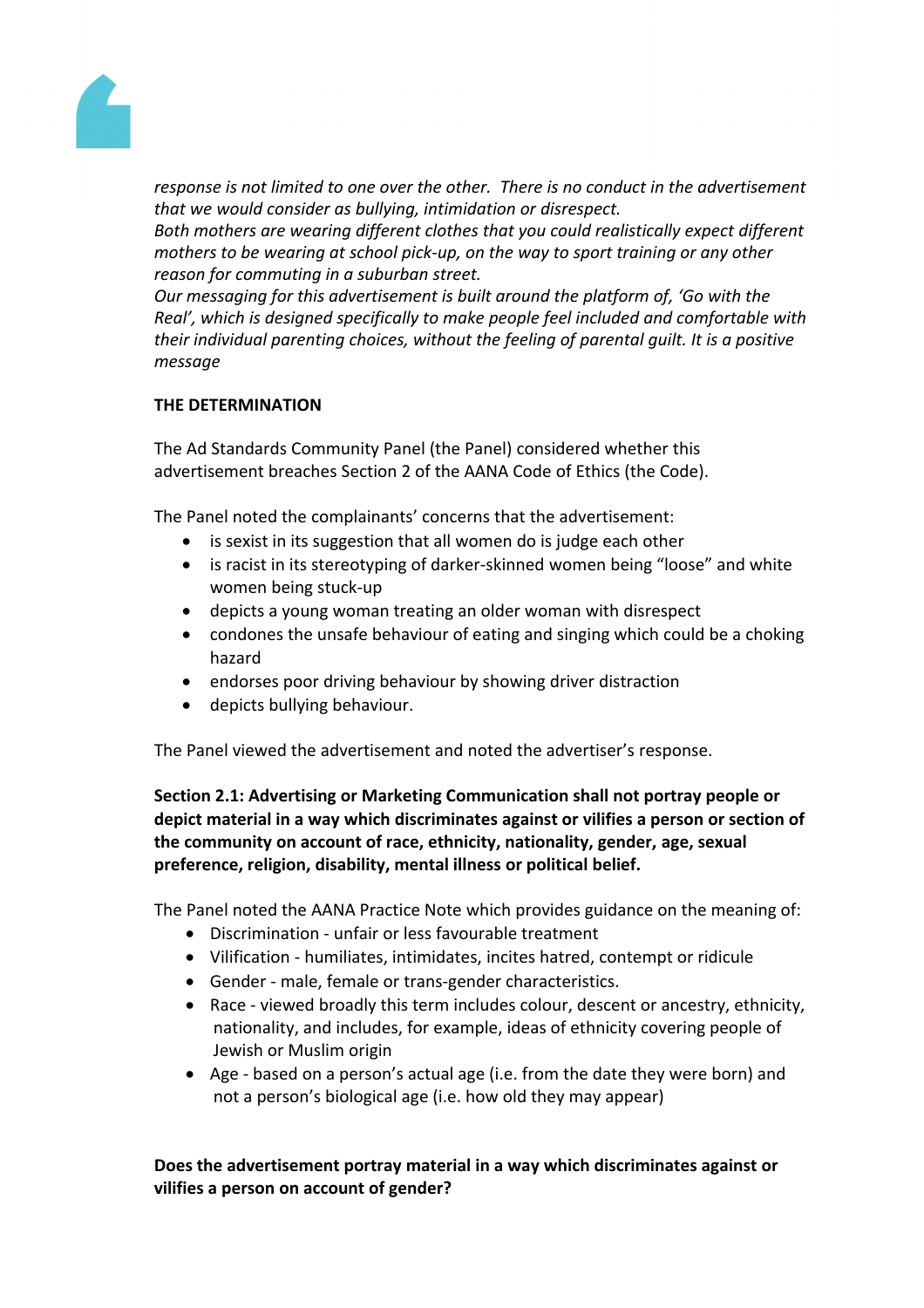

The Panel noted the complainants' concern that the advertisement is sexist in its suggestion that all women do is judge each other.

The Panel considered that a negative gender stereotype does exist that women are judgemental, especially towards other women.

However, the Panel considered that in this advertisement the reaction of the woman to the music was a depiction of a person having different tastes in music, and not a depiction which suggests that all women are judgemental and treat each other unfairly.

Similarly, the Panel considered that the reaction of the other woman to the first woman's behaviour is a depiction of the woman being comfortable with her own music taste and parenting style, and is not a depiction which shows the woman being judgemental or negative.

Overall, the Panel considered that the advertisement did not depict the women, or women in general, as deserving of unfair or less favourable treatment or in a way which humiliates, intimidates, incites hatred, contempt or ridicule on the basis of gender.

# **Does the advertisement portray material in a way which discriminates against or vilifies a person on account of race?**

The Panel noted the complainants' concern that the advertisement is racist in its stereotyping of darker-skinned women being "loose" and white women being "stuckup".

The Panel noted the advertiser's response that the advertisement reflects the diversity of their consumers and the women were not cast to be any particular ethnicity.

Similar to the discussion under gender, the Panel considered that the advertisement depicts the women as having different tastes in music and parenting styles and this is not a reference to their race. The Panel considered that the women's races are not referred to or highlighted in the advertisement.

The Panel considered that the advertisement does not depict the women, or women in general, as deserving of unfair or less favourable treatment or in a way which humiliates, intimidates, incites hatred, contempt or ridicule on the basis of race.

# **Does the advertisement portray material in a way which discriminates against or vilifies a person on account of age?**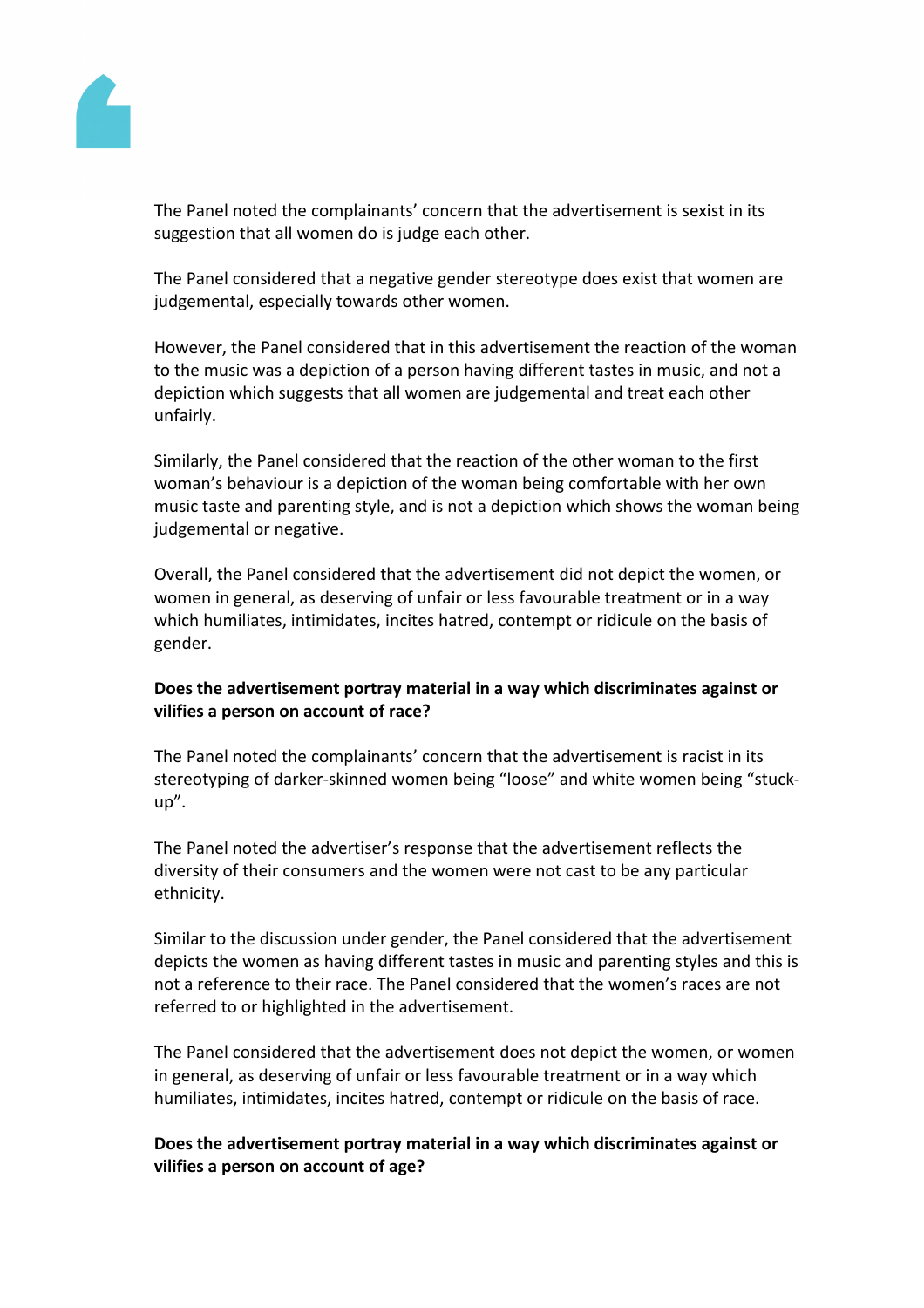

The Panel noted the complainants' concern that the advertisement depicts a young woman treating an older woman with disrespect.

The Panel noted the advertiser's response that both women portrayed were of a similar age and were shown to have children of similar ages.

The Panel considered that there was no real age difference between the two women and the advertisement did not contain any stereotypes associate with age.

# **Section 2.1 conclusion**

Finding that the advertisement did not portray material in a way which discriminates against or vilifies a person or section of the community on account of gender or race, the Panel determined that the advertisement did not breach Section 2.1 of the Code.

**Section 2.6: Advertising or Marketing Communications shall not depict material contrary to Prevailing Community Standards on health and safety.**

**Does the advertisement depict unsafe behaviour in relation to eating and rapping?** The Panel noted the complainants' concern that the advertisement condones the unsafe behaviour of eating and singing which could be a choking hazard.

The Panel noted the advertiser's response that the product has been assessed to ensure that it is not a choking hazard.

The Panel considered that eating and talking, or singing, are common behaviours which are unlikely to lead to harm. The Panel noted that the girl is depicted taking a bite of the lolly and is not shown throwing it into her mouth or attempting to swallow it hole.

The Panel considered that the depiction of the girl eating and rapping at the same time was not a depiction which would be considered unsafe by most members of the community.

# **Does the advertisement depict unsafe driving behaviour and driver distraction?**

The Panel noted the complainants' concern that the advertisement endorses poor driving behaviour by showing driver distraction

The Panel noted the advertiser's response that the advertisement depicts both cars stationary, the drivers' hands don't leave the wheel, and both drivers are shown to look primarily at the road with only quick glances at their surroundings.

The Panel acknowledged that driver distraction is a significant safety concern in the community and that advertisers should take care that driving situations are depicted safely.